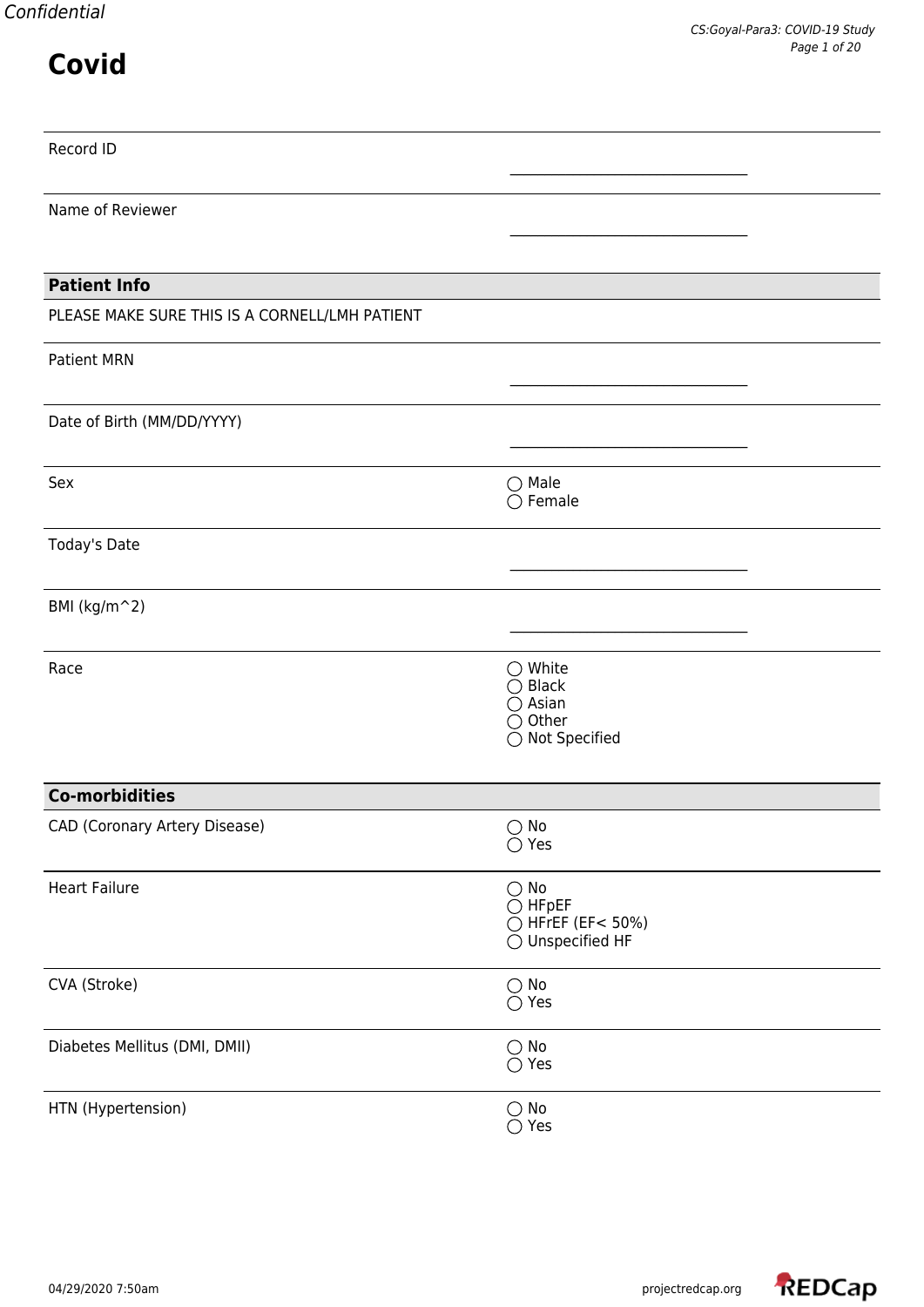| Does the patient require non-invasive home O2 at<br>baseline?            | No<br>Nasal Cannula (oxygen tank/concentrator)<br><b>CPAP</b><br><b>BIPAP</b><br>(Prior to ED presentation)                                                                                                                                      |
|--------------------------------------------------------------------------|--------------------------------------------------------------------------------------------------------------------------------------------------------------------------------------------------------------------------------------------------|
| Does the patient require invasive mechanical<br>ventilation at baseline? | $\bigcirc$ No<br>$\bigcirc$ Yes<br>(Does NOT include CPAP/BIPAP)                                                                                                                                                                                 |
| <b>Pulmonary Disease</b>                                                 | No<br><b>COPD</b><br>Asthma<br>□ Interstitial Lung Disease<br>Obstructive Sleep Apnea<br>$\Box$ Other<br>(Select all that apply)                                                                                                                 |
| Other:                                                                   |                                                                                                                                                                                                                                                  |
| <b>Renal Disease</b>                                                     | ∩ No<br>CKD (Creat >2 at baseline)<br><b>ESRD</b>                                                                                                                                                                                                |
| Cirrhosis                                                                | $\bigcirc$ No<br>$\bigcirc$ Yes                                                                                                                                                                                                                  |
| Does the patient have a history of chronic Hep B or<br>Hep C?            | No<br><b>Hepatitis B</b><br>Hepatitis C                                                                                                                                                                                                          |
| <b>HIV</b>                                                               | $\bigcirc$ No<br>$\bigcirc$ Yes                                                                                                                                                                                                                  |
| What is the patient's HIV regimen?                                       | ◯ Not on Medication<br>○ Regimen includes Protease Inhibitors<br>$\bigcirc$ Regimen does not include Protease Inhibitors<br>((all protease inhibitors end with "-navir";<br>however, please note that integrase inhibitors<br>end with "-avir")) |
| What was their most recent CD4 count (cells/mm^3)?                       |                                                                                                                                                                                                                                                  |
| What was their most recent viral load (copies/mL)?                       |                                                                                                                                                                                                                                                  |
|                                                                          | (If "Undetected", put "0")                                                                                                                                                                                                                       |
| CD4< 200 and/or Viral Load >1,000                                        | $\bigcirc$ No<br>$\bigcirc$ Yes<br>(As documented in admission note)                                                                                                                                                                             |
| Active Cancer (excluding non-melanoma skin cancer)                       | $\exists$ No<br>Solid<br>$\Box$ Liquid<br>(Receiving cancer therapy, diagnosed within 6<br>months, recurrent or metastatic)                                                                                                                      |

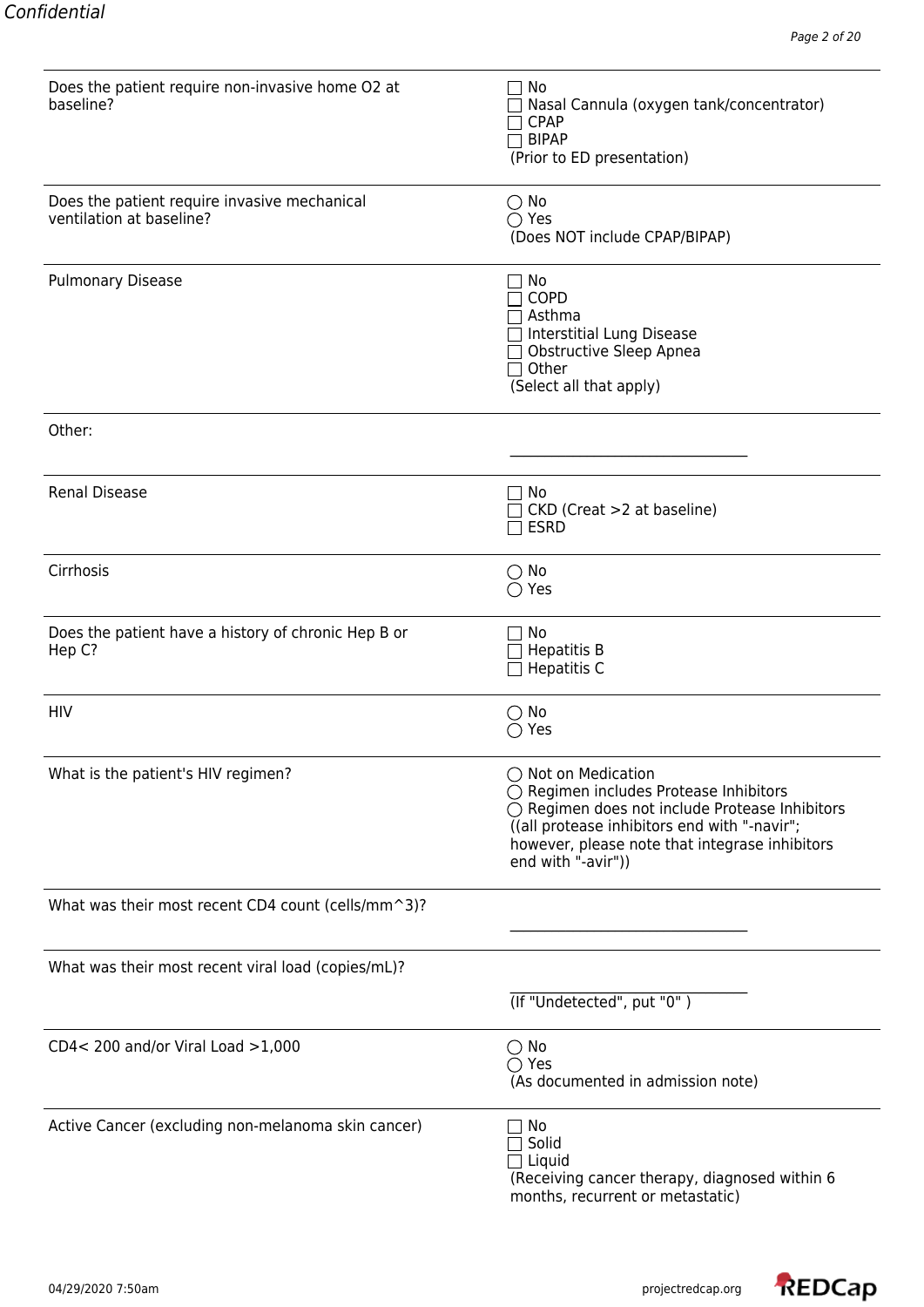Specify:

| <b>History of Transplant</b>                                                                     | No<br>Bone Marrow Transplant (BMT)<br>Kidney (DDKT, LRRT, LURT)<br>Liver (LDLT, DDLT, OLT)<br>Other<br>$\mathbf{I}$         |
|--------------------------------------------------------------------------------------------------|-----------------------------------------------------------------------------------------------------------------------------|
| Other:                                                                                           |                                                                                                                             |
| Inflammatory Bowel Disease                                                                       | $\bigcirc$ No<br>$\bigcirc$ Yes                                                                                             |
| Rheumatologic Disease                                                                            | No<br><b>Rheumatoid Arthritis (RA)</b><br>$\Box$ Lupus (SLE)<br>Other                                                       |
| Other:                                                                                           |                                                                                                                             |
| <b>Current Pregnancy</b>                                                                         | $\bigcirc$ No<br>$\bigcirc$ Yes<br>(If male, select No)                                                                     |
| What is the gestational age?                                                                     |                                                                                                                             |
|                                                                                                  | (Round to closest week)                                                                                                     |
| Other Immunosuppressed State                                                                     | $\bigcirc$ No<br>$\bigcirc$ Yes<br>(Chemotherapy or radiotherapy (XRT) within last 6<br>months; inherited immunodeficiency) |
| Which immunosuppressed state? (Within last 6 months<br>for chemo/radiation)                      | $\Box$ Chemotherapy<br>Radiotherapy (XRT)<br>Inherited immunodeficiency                                                     |
| <b>Symptoms</b>                                                                                  |                                                                                                                             |
| Is there an exact date of first symptoms?                                                        | $\bigcirc$ No<br>$\bigcirc$ Yes                                                                                             |
| Date of First Symptoms (MM/DD/YYYY)                                                              |                                                                                                                             |
| Enter timeframe "term" used                                                                      |                                                                                                                             |
|                                                                                                  | ((ie "a couple days", "last week", "2-3 weeks<br>ago")                                                                      |
| Did the patient receive healthcare for their<br>presenting symptoms before this ED presentation? | $\bigcirc$ No<br>$\bigcirc$ Yes<br>(ie office visit, phone call, etc)                                                       |

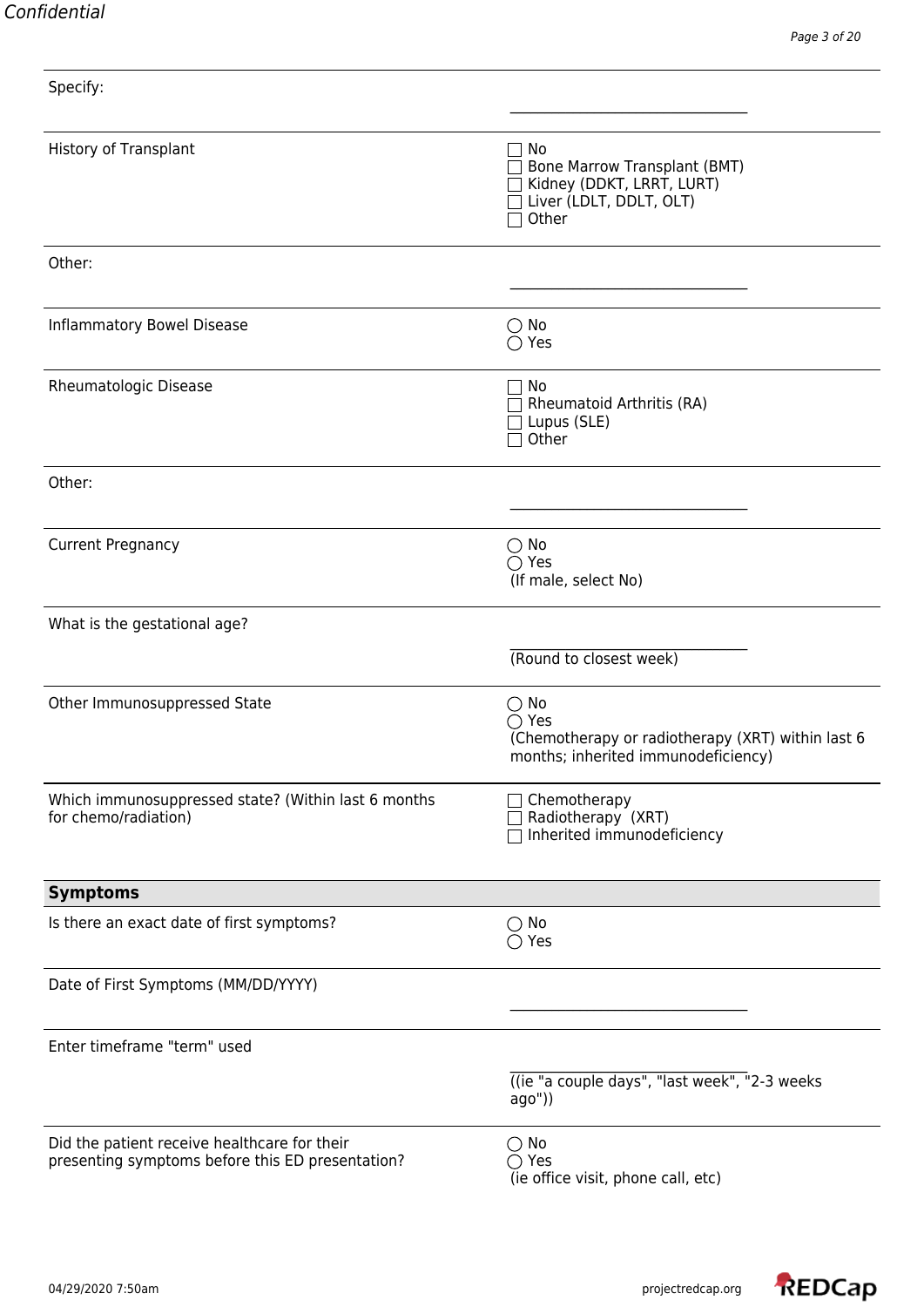| Within the last week, was the patient discharged from<br>an ED or hospital for these symptoms? | $\bigcirc$ No<br>$\bigcirc$ Yes                                                                                                                                                                                                                                                                                                                                                                                             |
|------------------------------------------------------------------------------------------------|-----------------------------------------------------------------------------------------------------------------------------------------------------------------------------------------------------------------------------------------------------------------------------------------------------------------------------------------------------------------------------------------------------------------------------|
| Is there an exact date of first healthcare contact?                                            | $\bigcirc$ No<br>$\bigcirc$ Yes                                                                                                                                                                                                                                                                                                                                                                                             |
| Date of First Contact with Healthcare (MM/DD/YYYY)                                             |                                                                                                                                                                                                                                                                                                                                                                                                                             |
| Enter timeframe "term" used                                                                    |                                                                                                                                                                                                                                                                                                                                                                                                                             |
|                                                                                                | ((ie "a couple days", "last week", "2-3 weeks<br>ago")                                                                                                                                                                                                                                                                                                                                                                      |
| <b>Smoking Status</b>                                                                          | $\bigcirc$ No<br>○ Active Smoker<br>○ Former Smoker<br>(Search in iNYP: tobacco, smoker, smoking)                                                                                                                                                                                                                                                                                                                           |
| <b>Vaping Status</b>                                                                           | $\bigcirc$ No<br>$\bigcirc$ Yes                                                                                                                                                                                                                                                                                                                                                                                             |
| Recent Travel (within 14 days of symptom onset)                                                | $\bigcirc$ No<br>○ Yes, Domestic<br>$\bigcirc$ Yes, International                                                                                                                                                                                                                                                                                                                                                           |
| Location:                                                                                      |                                                                                                                                                                                                                                                                                                                                                                                                                             |
|                                                                                                | (For Domestic: specify city and state (format: San<br>Francisco, CA)   For International: specify<br>country)                                                                                                                                                                                                                                                                                                               |
| Did the patient have any confirmed COVID positive<br>contacts?                                 | $\bigcirc$ No<br>$\bigcirc$ Yes                                                                                                                                                                                                                                                                                                                                                                                             |
| Symptoms                                                                                       | Fever<br>Cough<br>Dyspnea<br>Sore throat<br>Rhinorrhea or nasal congestion<br>$\Box$ Conjunctival congestion<br>$\neg$ Headache<br>Myalgias<br>Nausea or vomiting<br>Diarrhea<br>Sputum production<br>□ Presyncope or Syncope<br>□ Chest Pain (includes "tightness" and "pressure")<br>Abdominal Pain<br>Altered Mental Status (includes "confusion")<br>$\Box$ Anosmia (loss of smell)<br>Ageusia (loss of taste)<br>Other |

Other:

\_\_\_\_\_\_\_\_\_\_\_\_\_\_\_\_\_\_\_\_\_\_\_\_\_\_\_\_\_\_\_\_\_\_ (Please only include major symptoms)

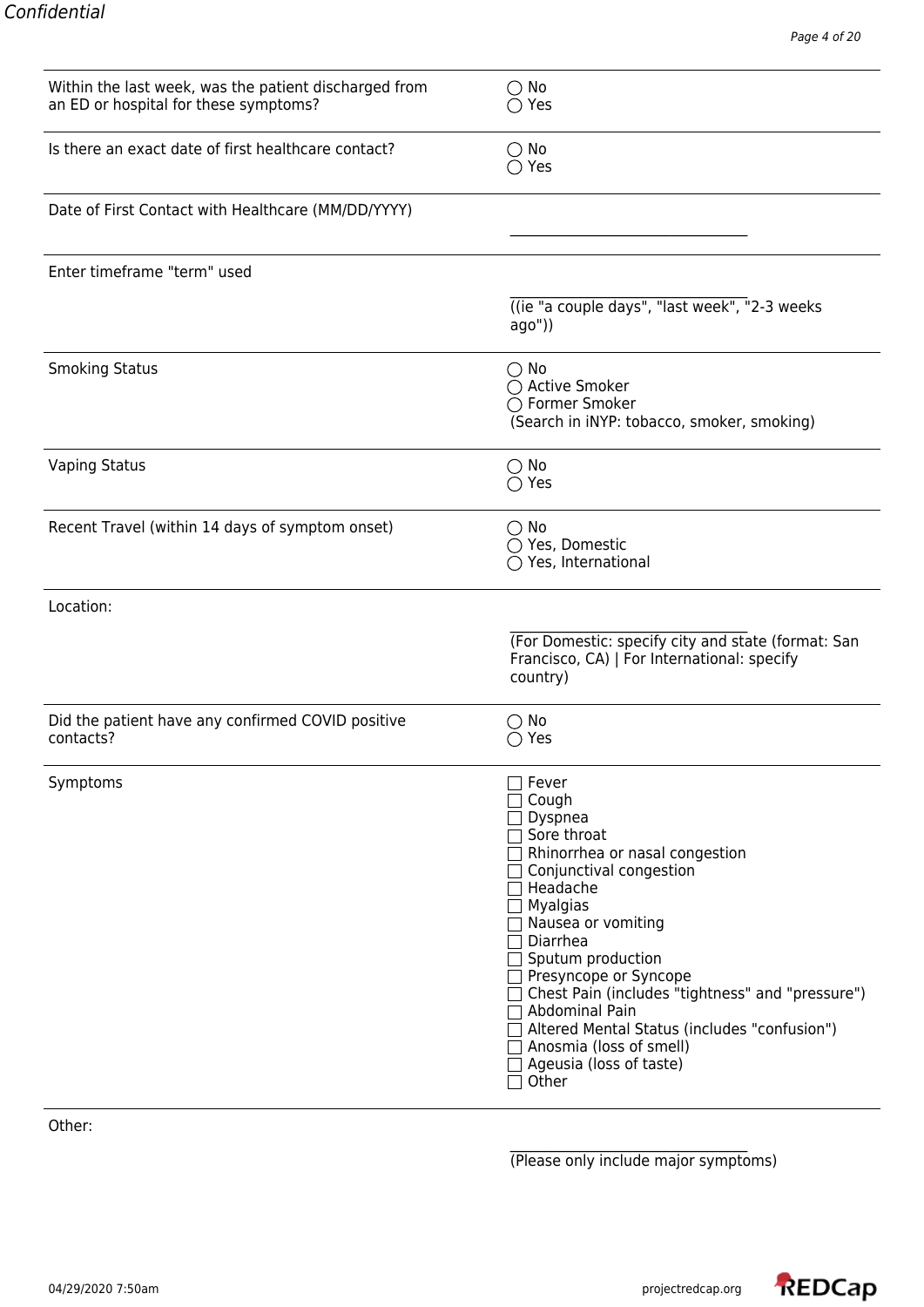| $\bigcirc$ No<br>$\bigcirc$ Yes<br>(ACEi: "-pril"   ARB: "-sartan")                                                                                                                                                                                                                                 |
|-----------------------------------------------------------------------------------------------------------------------------------------------------------------------------------------------------------------------------------------------------------------------------------------------------|
| $\bigcirc$ No<br>$\bigcirc$ Yes<br>(aspirin, celecoxib, diclofenac, diflunisal,<br>etodolac, ibuprofen, indomethacin, ketoprofen,<br>ketorolac, meloxicam, nabumetone, naproxen,<br>oxaprozin, piroxican, salsalate, sulindac,<br>tolmetin)                                                         |
| $\bigcirc$ No<br>$\bigcirc$ Yes<br>(Omeprazole, Pantoprazole, "-prazole")                                                                                                                                                                                                                           |
| $\Box$ No<br>Nasal<br>□ Inhaled<br>$\Box$ Oral<br>(Prednisone, Budesonide, Fluticasone)                                                                                                                                                                                                             |
| $\bigcirc$ No<br>$\bigcirc$ Yes                                                                                                                                                                                                                                                                     |
| $\bigcirc$ No<br>$\bigcirc$ Yes                                                                                                                                                                                                                                                                     |
| $\bigcirc$ No<br>$\bigcirc$ Yes                                                                                                                                                                                                                                                                     |
| $\bigcirc$ No<br>$\bigcirc$ Yes                                                                                                                                                                                                                                                                     |
| None<br>Prednisone less than 20mg/day<br>Prednisone at least 20mg/day<br>TNF-alpha inhibitor<br>Other monoclonal antibody<br>Tacrolimus<br>□ Cyclosporine<br>MTOR inhibitor (sirolimus, everolimujs)<br>□ Mycophenolate (MMF, myfortic)<br>Azathioprine<br>$\sqsupset$ Methotrexate<br>$\Box$ Other |
|                                                                                                                                                                                                                                                                                                     |

Other:

Total Count of Home Medications (excluding over-the-counter medications) \_\_\_\_\_\_\_\_\_\_\_\_\_\_\_\_\_\_\_\_\_\_\_\_\_\_\_\_\_\_\_\_\_\_

(For NSAIDs, only include if prescribed (No OTC NSAIDs))

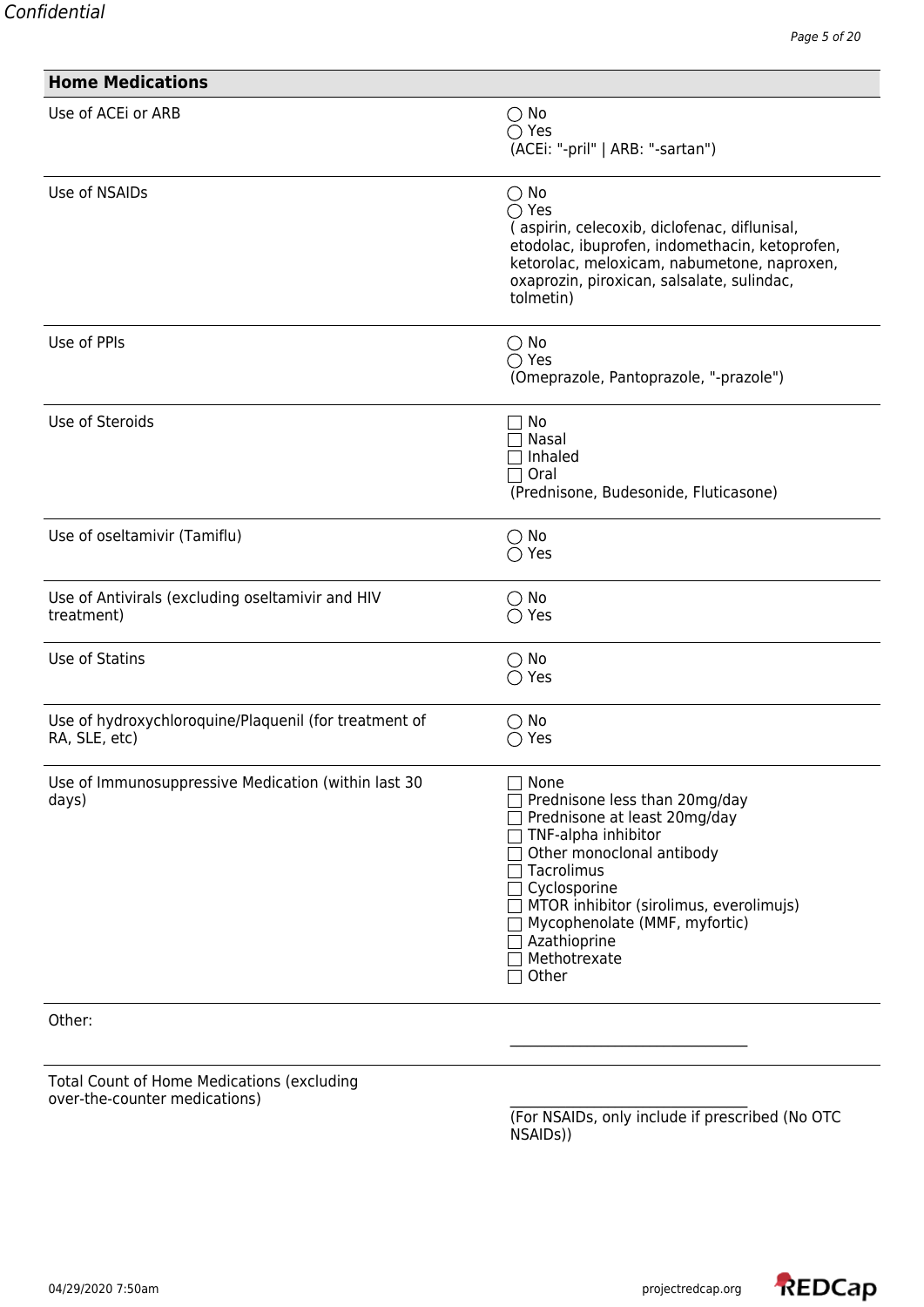| <b>ED Course</b>                                                                      |                                                                                                                                                                     |
|---------------------------------------------------------------------------------------|---------------------------------------------------------------------------------------------------------------------------------------------------------------------|
| Are they a healthcare worker?                                                         | $\bigcirc$ No<br>$\bigcirc$ Yes<br>(Active healthcare worker only)                                                                                                  |
| Did the patient require supplemental oxygen within<br>the first 3 hours of arrival?   | $\bigcirc$ No<br>$\bigcirc$ Yes                                                                                                                                     |
| What was the highest level of supplemental oxygen<br>required (within first 3 hours)? | ◯ Nasal Cannula<br>$\bigcirc$ Venti mask<br>$\bigcirc$ High flow nasal cannula<br>◯ Non-rebreather<br>$\bigcirc$ NIV (BIPAP, CPAP)<br><b>Mechanical Ventilation</b> |
| Date of ED/Hospital Arrival (MM/DD/YYYY)                                              |                                                                                                                                                                     |
| Time of ED/Hospital Arrival (24 HH:MM)                                                |                                                                                                                                                                     |
|                                                                                       | (Military time)                                                                                                                                                     |
| Where were they admitted from?                                                        | $\bigcirc$ Home<br>◯ Rehab/Nursing Home<br>$\bigcirc$ Other Hospital<br>◯ Undomiciled<br>$\bigcirc$ Prison<br>$\bigcirc$ Other                                      |
| Other:                                                                                |                                                                                                                                                                     |
| <b>Mechanical Ventilation</b>                                                         |                                                                                                                                                                     |
| Did the patient require non-invasive mechanical<br>ventilation?                       | $\bigcirc$ No<br>$\bigcirc$ Yes<br>(ie BIPAP, CPAP, proportional assist ventilation<br>(PAV))                                                                       |
| Was patient intubated at any point                                                    | $\bigcirc$ No<br>$\bigcirc$ Yes<br>(Please also search "intubated" and "intubation"<br>in iNYP to double check)                                                     |
| Intubation Date (MM/DD/YYYY)                                                          |                                                                                                                                                                     |
| Intubation Time (24 HH:MM)                                                            |                                                                                                                                                                     |
|                                                                                       | (Military time)                                                                                                                                                     |
| Was the patient intubated in the ED?                                                  | $\bigcirc$ No<br>$\bigcirc$ Yes<br>Unknown                                                                                                                          |

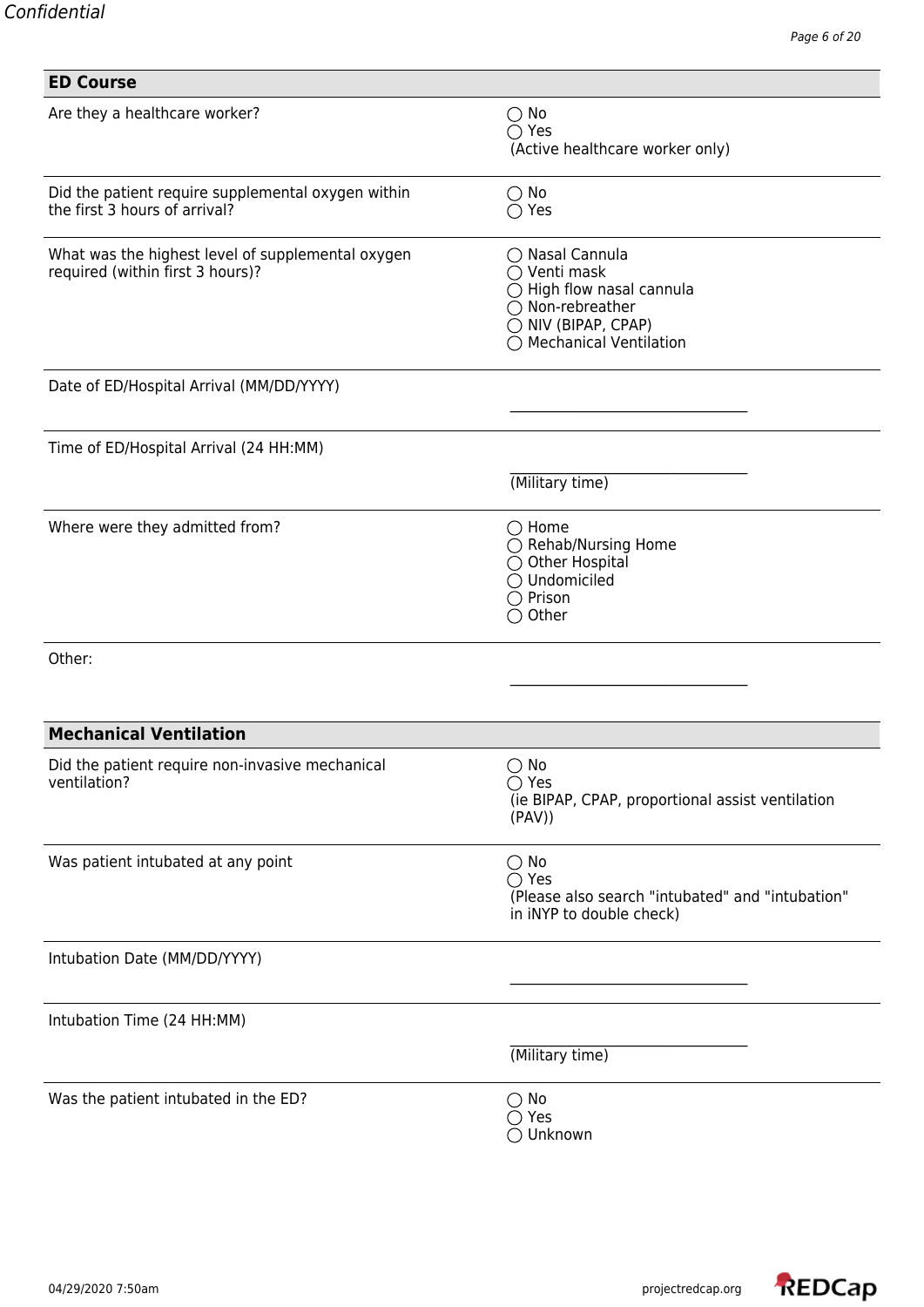| Where was the patient primarily managed while |  |  |
|-----------------------------------------------|--|--|
| ventilated?                                   |  |  |

| nere was ene pacient primainy managea wime<br>ventilated?                  |                                                                                  |
|----------------------------------------------------------------------------|----------------------------------------------------------------------------------|
|                                                                            | (Format: If Cornell: G5N, B17   If LMH: LMH2S,<br>LMH5C   If Queens: Q5W, QMICU) |
| Did the patient receive a new tracheostomy during<br>this hospitalization? | $\bigcirc$ No<br>$\bigcirc$ Yes                                                  |
| Date of tracheostomy                                                       |                                                                                  |
| Was the patient extubated?                                                 | $\bigcirc$ No<br>$\bigcirc$ Yes                                                  |
| Extubation Date (MM/DD/YYYY)                                               |                                                                                  |
| Extubation Time (24 HH:MM)                                                 |                                                                                  |
|                                                                            | (Military time)                                                                  |
| Was patient intubated a second time?                                       | $\bigcirc$ No<br>$\bigcirc$ Yes                                                  |
| Second intubation date (MM/DD/YYYY)                                        |                                                                                  |
| Second intubation time (24 HH:MM)                                          |                                                                                  |
|                                                                            | (Military time)                                                                  |
| Where was the patient primarily managed while<br>ventilated?               |                                                                                  |
|                                                                            | (Format: If Cornell: G5N, B17   If LMH: LMH2S,<br>LMH5C   If Queens: Q5W, QMICU) |
| Was the patient extubated a second time?                                   | No<br>$\left( \quad \right)$<br>Yes                                              |
| Second extubation date (MM/DD/YYYY)                                        |                                                                                  |
| Second extubation time (24 HH:MM)                                          |                                                                                  |
|                                                                            | (Military time)                                                                  |
| Were there additional intubations?                                         | $\bigcirc$ No<br>$\bigcirc$ Yes                                                  |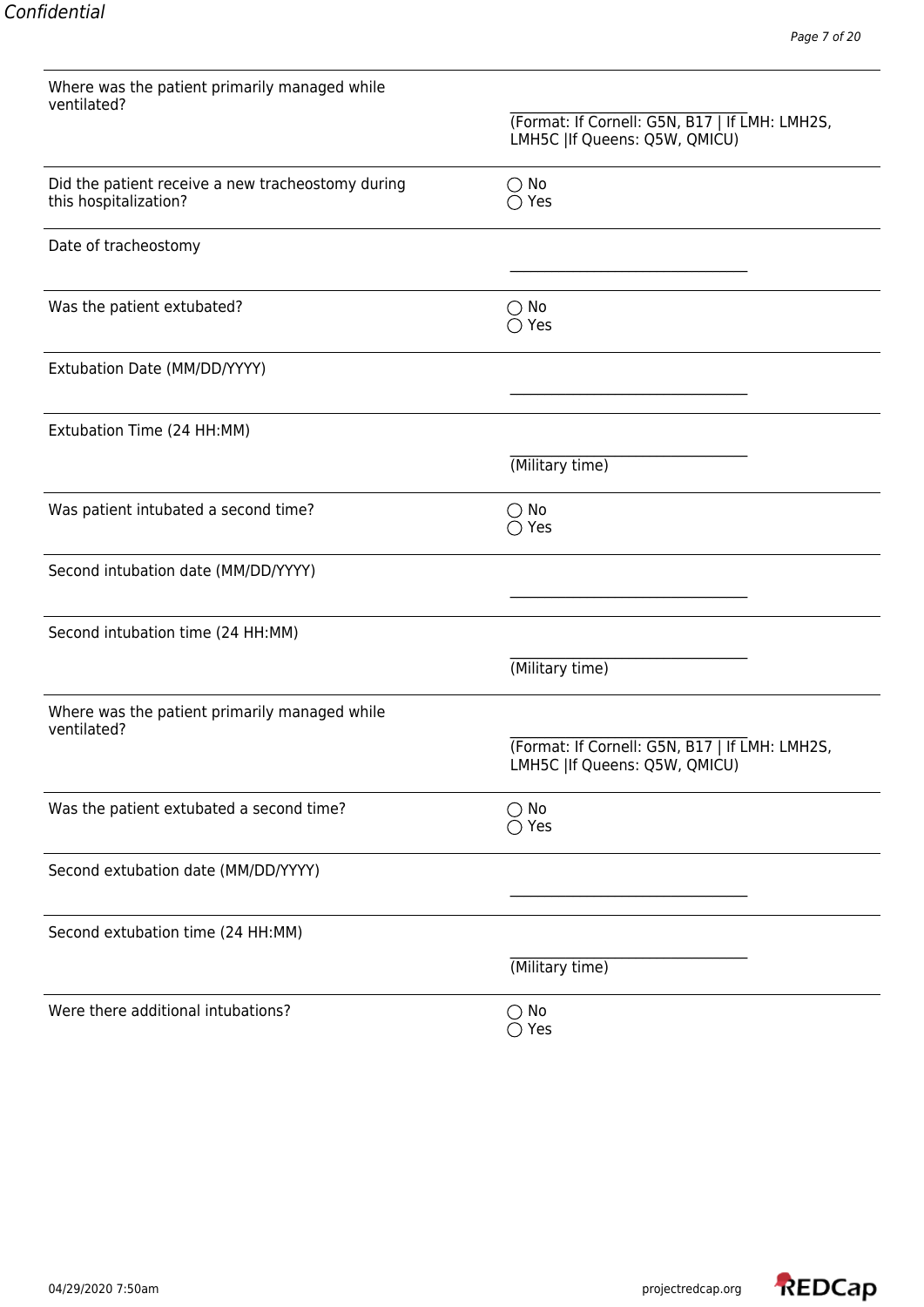## **ICU Stay**

| icu stay                                                  |                                                                                   |
|-----------------------------------------------------------|-----------------------------------------------------------------------------------|
| Admitted to ICU at any point                              | No<br>$\bigcirc$ Yes                                                              |
| Date of admission to ICU (MM/DD/YYYY)                     |                                                                                   |
| Time of admission to ICU (24 HH:MM)                       |                                                                                   |
|                                                           | (Military time)                                                                   |
| Was the patient discharged from the ICU?                  | $\bigcirc$ No<br>$\bigcirc$ Yes                                                   |
| ICU Discharge date (MM/DD/YYYY)                           |                                                                                   |
| ICU Discharge time (24 HH:MM)                             |                                                                                   |
|                                                           | (Military time)                                                                   |
| Was patient admitted to the ICU for a second time?        | $\bigcirc$ No<br>$\bigcirc$ Yes<br>(After prior admission and discharge from ICU) |
| Second ICU Date (MM/DD/YYYY)                              |                                                                                   |
| Second ICU admission time (24 HH:MM)                      |                                                                                   |
|                                                           | (Military time)                                                                   |
| Was the patient discharged from the ICU a second<br>time? | $\bigcirc$ No<br>$\bigcirc$ Yes                                                   |
| Second ICU Discharge date (MM/DD/YYYY)                    |                                                                                   |
| Second ICU Discharge time (24 HH:MM)                      |                                                                                   |
|                                                           | (Military time)                                                                   |
| Were there additional ICU admissions?                     | $\bigcirc$ No<br>$\bigcirc$ Yes                                                   |
| <b>Discharge</b>                                          |                                                                                   |
| Did the patient die in the hospital?                      | $\bigcirc$ No<br>Yes                                                              |
| Date of death (MM/DD/YYYY)                                |                                                                                   |

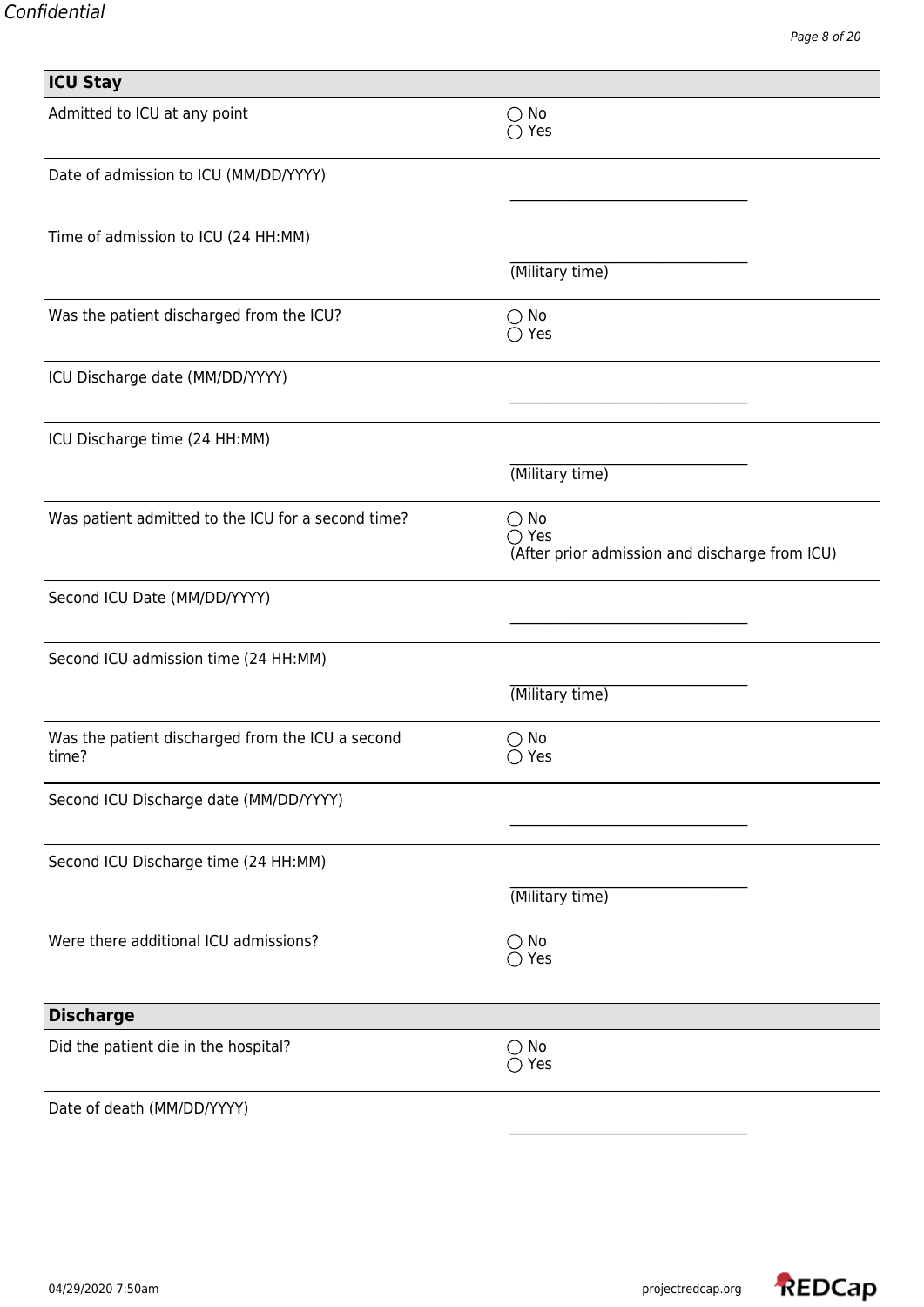| Time of death (24 HH:MM)                           |                                                                                                                                                                     |
|----------------------------------------------------|---------------------------------------------------------------------------------------------------------------------------------------------------------------------|
|                                                    | (Military time)                                                                                                                                                     |
| Was the patient discharged from the hospital?      | $\bigcirc$ No<br>$\bigcirc$ Yes<br>$\bigcirc$ Transfer to outside hospital (without EMR access)                                                                     |
| Date of discharge from the hospital (MM/DD/YYYY)   |                                                                                                                                                                     |
| Time of discharge from the hospital (24 HH:MM)     |                                                                                                                                                                     |
|                                                    | (Military time)                                                                                                                                                     |
| Where was the patient discharged to?               | $\bigcirc$ Home<br>◯ Subacute Rehab<br>○ Acute Rehab<br>$\bigcirc$ Skilled Nursing Facility<br>$\bigcirc$ Hospice<br>$\bigcirc$ Shelter<br>$\bigcirc$ Other         |
| Other:                                             |                                                                                                                                                                     |
| Date of transfer from the hospital (MM/DD/YYYY)    |                                                                                                                                                                     |
| Time of transfer from the hospital (24 HH:MM)      |                                                                                                                                                                     |
|                                                    | (Military time)                                                                                                                                                     |
| Where was the patient transferred to?              | $\bigcirc$ HSS<br><b>DHK</b><br>O<br>◯ NYP-Columbia<br><b>MSKCC</b><br>◯ NYP-Cornell<br>$\bigcirc$ Other<br>(Only mark NYP-Cornell if you are a Queens<br>reviewer) |
| Other:                                             |                                                                                                                                                                     |
|                                                    |                                                                                                                                                                     |
| <b>Imaging</b>                                     |                                                                                                                                                                     |
| What was the QTc (calculated QT) of the first EKG? |                                                                                                                                                                     |
| Did the patient receive a chest x-ray?             | $\bigcirc$ No<br>$\bigcirc$ Yes                                                                                                                                     |
| Date of Initial Chest X-Ray (MM/DD/YYYY)           |                                                                                                                                                                     |

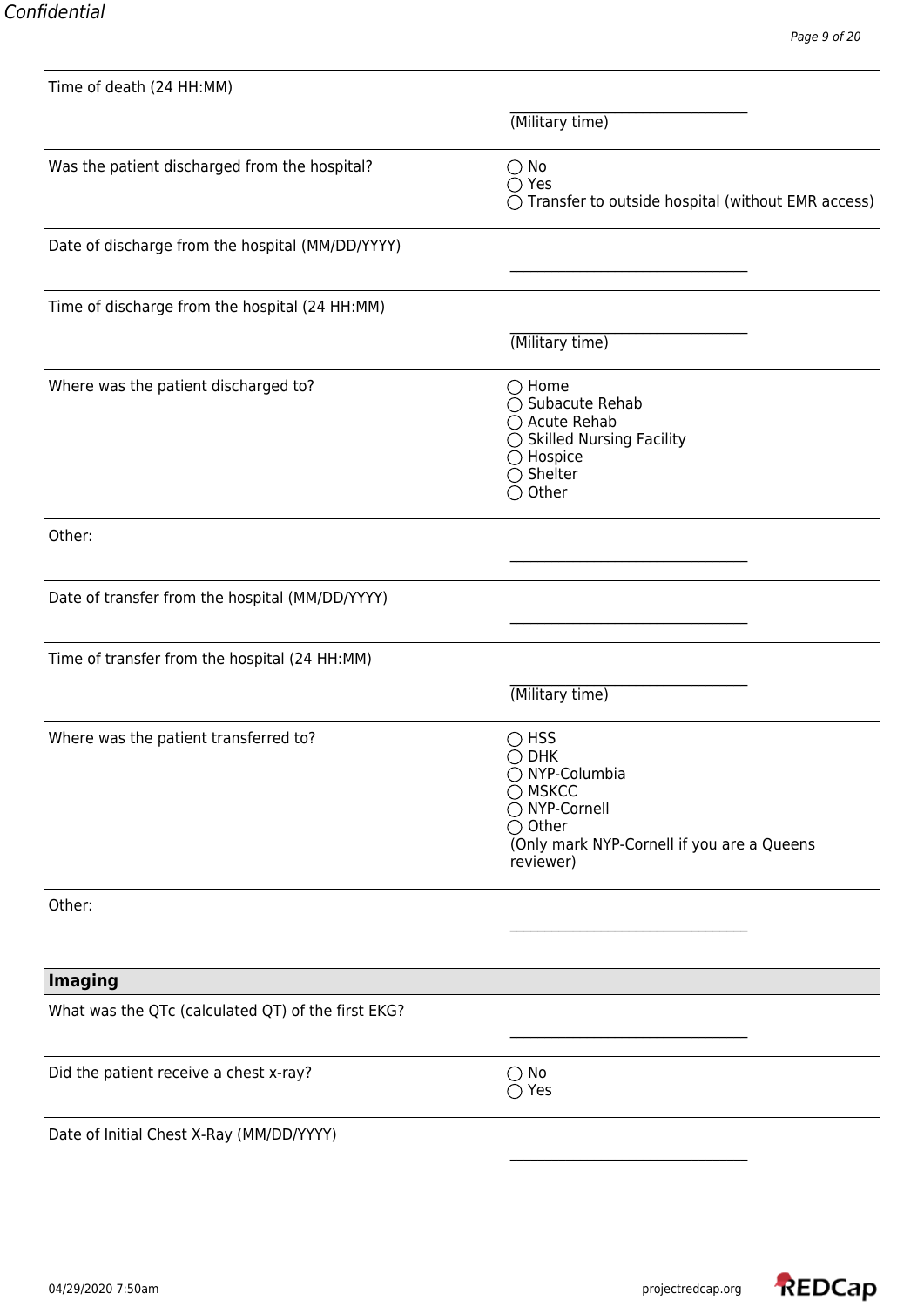| Initial Chest X-ray Findings                   | Clear<br>Unilateral Infiltrate                                                                                                                                                                                  |
|------------------------------------------------|-----------------------------------------------------------------------------------------------------------------------------------------------------------------------------------------------------------------|
|                                                | <b>Bilateral Infiltrates</b><br><b>Pleural Effusion</b><br>Other                                                                                                                                                |
| Other:                                         |                                                                                                                                                                                                                 |
| Did they have a follow-up CXR?                 | $\bigcirc$ No<br>$\bigcirc$ Yes                                                                                                                                                                                 |
| Date of follow-up CXR (MM/DD/YYYY)             |                                                                                                                                                                                                                 |
| Follow-up CXR findings                         | $\bigcirc$ Not Specified<br>$\bigcirc$ Improved<br>$\bigcirc$ Stable<br>$\bigcirc$ Worse                                                                                                                        |
| What was the finding on worsening chest X-Ray? | Clear<br>Unilateral Infiltrate<br><b>Bilateral Infiltrates</b><br><b>Pleural Effusion</b><br>Other                                                                                                              |
| Other:                                         |                                                                                                                                                                                                                 |
| Did the patient receive a chest CT?            | $\bigcirc$ No<br>$\bigcirc$ Yes                                                                                                                                                                                 |
| Chest CT 1 Date (MM/DD/YYYY)                   |                                                                                                                                                                                                                 |
| Chest CT Scan 1 Findings                       | Clear<br>Ground glass opacities<br>Multi-focal or bilateral patchy<br>conslidations/infiltrates<br>□ Local, patchy shadowing<br>Interstitial abnormalities<br>Broncial wall thickening<br>Centrilobular nodules |
| Did the patient receive a second chest CT?     | $\bigcirc$ No<br>$\bigcirc$ Yes                                                                                                                                                                                 |
| Chest CT 2 Date (MM/DD/YYYY)                   |                                                                                                                                                                                                                 |
| How did the second CT compare to the first?    | $\bigcirc$ Unspecified<br>$\bigcirc$ Improved<br>$\bigcirc$ No Change<br>$\bigcirc$ Worse                                                                                                                       |

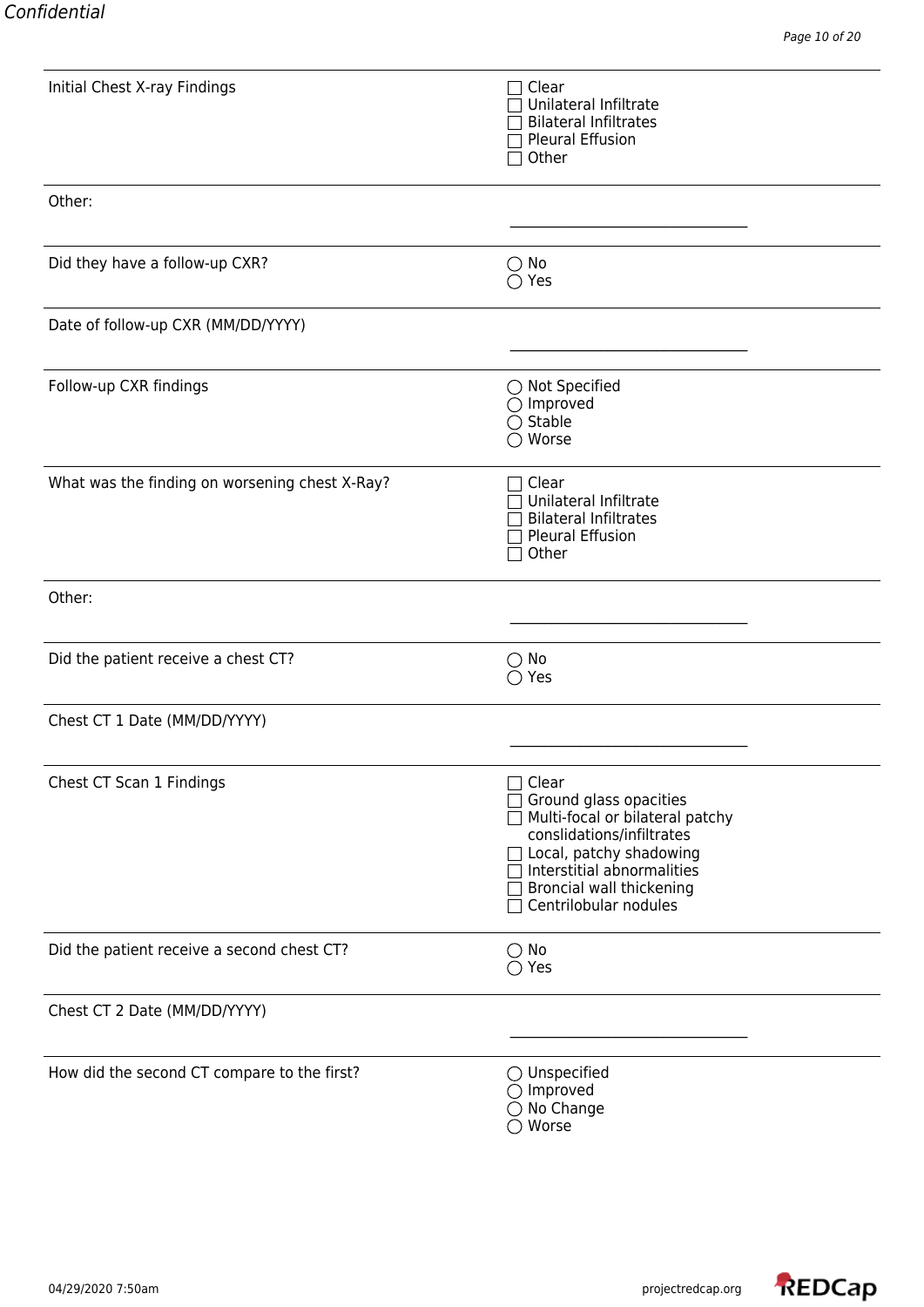| Chest CT Scan 2 Findings                                                | Clear<br>Ground glass opacities<br>Multi-focal or bilateral patchy<br>conslidations/infiltrates<br>Local, patchy shadowing<br>Interstitial abnormalities<br>Broncial wall thickening<br>Centrilobular nodules |
|-------------------------------------------------------------------------|---------------------------------------------------------------------------------------------------------------------------------------------------------------------------------------------------------------|
| <b>Disposition</b>                                                      |                                                                                                                                                                                                               |
| Was the patient admitted?                                               | No<br>( )<br>$\bigcirc$ Yes                                                                                                                                                                                   |
| Date of Admission (MM/DD/YYYY)                                          |                                                                                                                                                                                                               |
| Time of Admission (24 HH:MM)                                            |                                                                                                                                                                                                               |
|                                                                         | (Military time)                                                                                                                                                                                               |
| Where was the patient admitted?                                         | $\bigcirc$ Floor<br>$\bigcirc$ Step Down<br>$\bigcirc$ icu                                                                                                                                                    |
| <b>Complications</b>                                                    |                                                                                                                                                                                                               |
| Did the patient develop ARDS?                                           | $\bigcirc$ No<br>$\bigcirc$ Yes                                                                                                                                                                               |
| Was prone positioning performed?                                        | $\bigcirc$ No<br>$\bigcirc$ Yes                                                                                                                                                                               |
| Was mechanical circulatory support required?                            | $\bigcirc$ No<br>$\bigcirc$ Yes<br>(Balloon pump, Impella, VV-ECMO, VA-ECMO)                                                                                                                                  |
| Type of initial mechanical circulatory support used                     | $\bigcirc$ Balloon pump<br>$\bigcirc$ Impella<br>$\bigcirc$ VV-ECMO<br>VA-ECMO                                                                                                                                |
| Start date of initial mechanical circulatory support<br>(MM/DD/YYYY)    |                                                                                                                                                                                                               |
| Was a second form of mechanical circulatory support<br>used?            | $\bigcirc$ No<br>$\bigcirc$ Yes                                                                                                                                                                               |
| Type of second mechanical circulatory support used                      | $\bigcirc$ Balloon pump<br>Impella<br>VV-ECMO<br>VA-ECMO                                                                                                                                                      |
| Date that second mechanical circulatory support<br>started (MM/DD/YYYY) |                                                                                                                                                                                                               |

04/29/2020 7:50am projectredcap.org

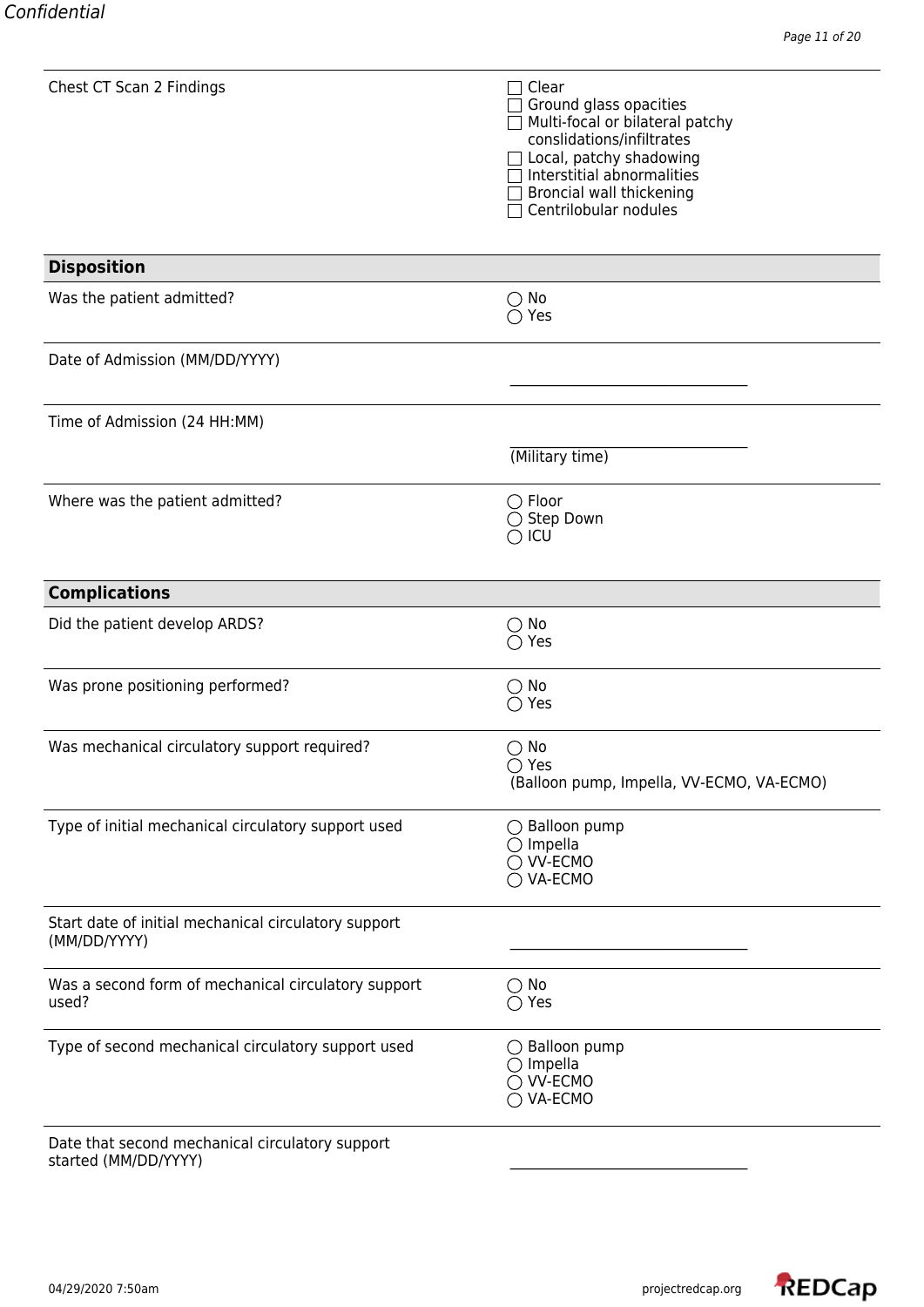| Was a third form of mechanical circulatory support<br>used?                                         | $\bigcirc$ No<br>$\bigcirc$ Yes                                                                                                                                                                                                                              |
|-----------------------------------------------------------------------------------------------------|--------------------------------------------------------------------------------------------------------------------------------------------------------------------------------------------------------------------------------------------------------------|
| Type of third mechanical circulatory support used                                                   | $\bigcirc$ Balloon pump<br>$\bigcirc$ Impella<br>$\bigcirc$ VV-ECMO<br>$\bigcirc$ VA-ECMO                                                                                                                                                                    |
| Date that third mechanical circulatory support<br>started (MM/DD/YYYY)                              |                                                                                                                                                                                                                                                              |
| Did the patient develop a respiratory coinfection?<br>(as confirmed by microbiology)                | No<br>Yes, bacterial<br>Yes, viral<br>Yes, fungal<br>Yes, unspecified                                                                                                                                                                                        |
| Did the patient develop a thromboemoblic event as<br>confirmed by imaging (CT-PE, ultrasound, etc)? | No<br><b>DVT</b><br><b>Pulmonary Embolism</b><br>Arterial thrombosis                                                                                                                                                                                         |
| What was the location of the arterial thrombosis?                                                   |                                                                                                                                                                                                                                                              |
| Did the patient develop any other complications?                                                    | None<br><b>Myocardial Infarction</b><br>Heart failure exacerbation or cardiogenic shock<br>New onset Arrythmia<br><b>DIC</b><br>Rhabdomyolysis<br>Septic Shock<br>Acute Kidney Injury<br>Ventilator-associated Pneumonia<br>Other<br>(Select all that apply) |
| Other:                                                                                              |                                                                                                                                                                                                                                                              |
| Was dialysis required at any point?                                                                 | $\bigcirc$ No<br>$\bigcirc$ Yes<br>(Search Dialysis, HD, PD, CRRT)                                                                                                                                                                                           |
| <b>Testing</b>                                                                                      |                                                                                                                                                                                                                                                              |
| Did the patient receive a respiratory pathogen or<br>viral panel?                                   | $\bigcirc$ No<br>Yes                                                                                                                                                                                                                                         |
| Was the respiratory pathogen or viral panel positive?                                               | $\bigcirc$ No<br>$\bigcirc$ Yes                                                                                                                                                                                                                              |

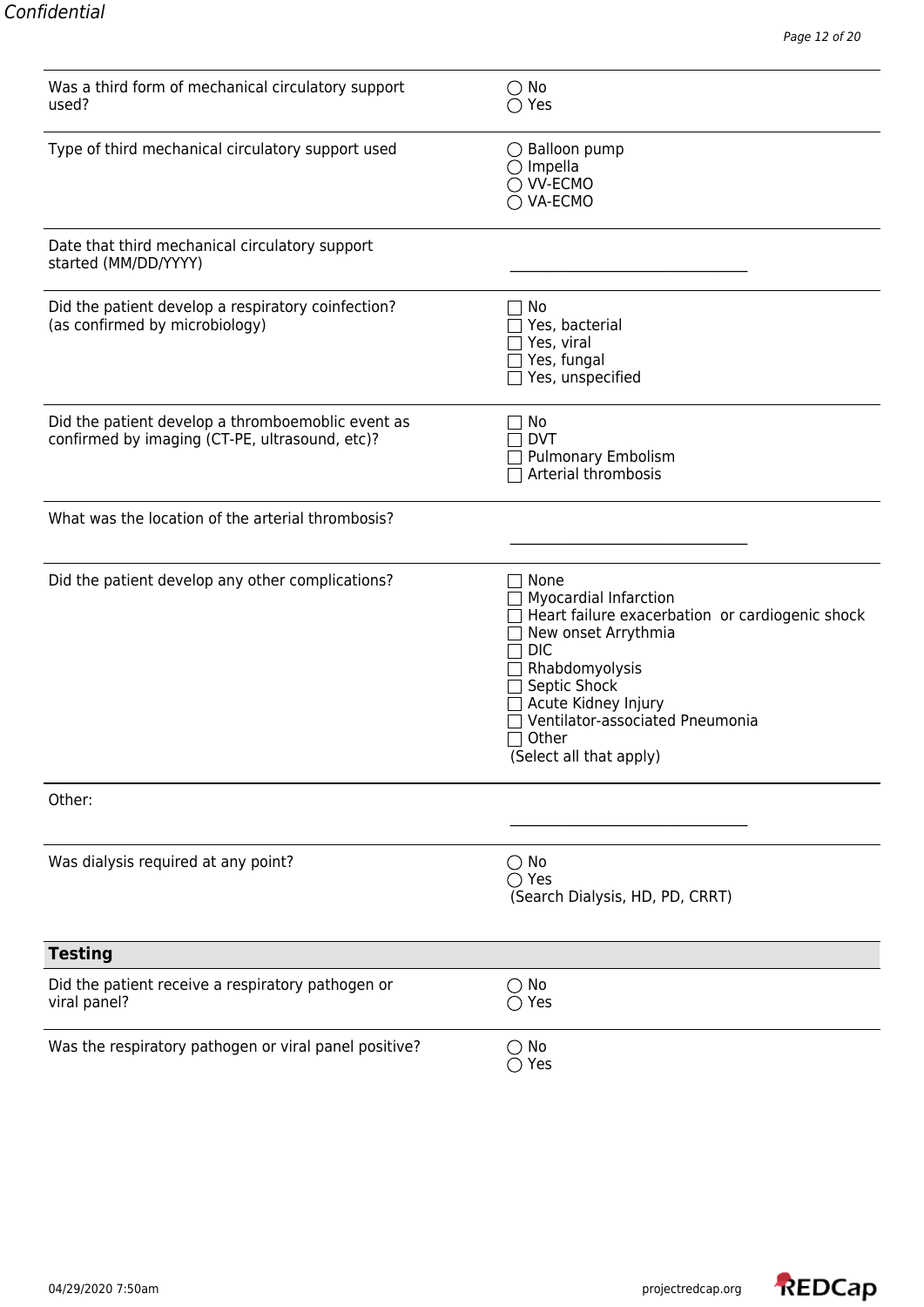| What pathogens were positive?                                                               | Adenovirus DNA<br>Coronavirus 229E RNA<br>Coronavirus HKU1 RNA<br>Coronavirus NL63 RNA<br>Coronavirus OC43 RNA<br>Human Metapneumovirus RNA<br>Human Rhinovirus/Enterovirus<br>Influenza A H1 2009 Virus RNA<br>Influenza B Virus RNA<br>Parainfluenza 1 Virus RNA<br>Parainfluenza 2 Virus RNA<br>Parainfluenza 3 Virus RNA<br>Parainfluenza 4 Virus RNA<br><b>Respiratory Syncytial Virus RNA</b><br>Bordetella pertussis DNA<br>Chlamydia pneumoniae DNA<br>Mycoplasma pneumoniae DNA<br>Bordetella parapertussis DNA<br>Other |
|---------------------------------------------------------------------------------------------|-----------------------------------------------------------------------------------------------------------------------------------------------------------------------------------------------------------------------------------------------------------------------------------------------------------------------------------------------------------------------------------------------------------------------------------------------------------------------------------------------------------------------------------|
| Other:                                                                                      |                                                                                                                                                                                                                                                                                                                                                                                                                                                                                                                                   |
| Did the patient have a blood culture?                                                       | $\bigcirc$ No<br>$\bigcirc$ Yes                                                                                                                                                                                                                                                                                                                                                                                                                                                                                                   |
| Did the patient have a postive blood culture?                                               | $\bigcirc$ No<br>$\bigcirc$ Yes                                                                                                                                                                                                                                                                                                                                                                                                                                                                                                   |
| What was the date of the positive blood culture?<br>(MM/DD/YYYY)                            |                                                                                                                                                                                                                                                                                                                                                                                                                                                                                                                                   |
| What were the pathogen(s)?                                                                  |                                                                                                                                                                                                                                                                                                                                                                                                                                                                                                                                   |
| Did the patient have a second positive blood culture<br>sample with a different pathogen?   | $\bigcirc$ No<br>$\bigcirc$ Yes                                                                                                                                                                                                                                                                                                                                                                                                                                                                                                   |
| What was the date of the second positive blood<br>culture?                                  |                                                                                                                                                                                                                                                                                                                                                                                                                                                                                                                                   |
| What were the second pathogen(s)?                                                           |                                                                                                                                                                                                                                                                                                                                                                                                                                                                                                                                   |
| Did the patient have 3 or more positive blood culture<br>samples with a different pathogen? | $\bigcirc$ No<br>$\bigcirc$ Yes                                                                                                                                                                                                                                                                                                                                                                                                                                                                                                   |
| Please list all other pathogens that were found                                             |                                                                                                                                                                                                                                                                                                                                                                                                                                                                                                                                   |
| Did the patient have a sputum culture?                                                      | $\bigcirc$ No<br>$\bigcirc$ Yes                                                                                                                                                                                                                                                                                                                                                                                                                                                                                                   |
| Did the patient have a postive sputum culture?                                              | $\bigcirc$ No<br>$\bigcirc$ Yes                                                                                                                                                                                                                                                                                                                                                                                                                                                                                                   |
| What was the date of the positive sputum culture?<br>(MM/DD/YYYY)                           |                                                                                                                                                                                                                                                                                                                                                                                                                                                                                                                                   |

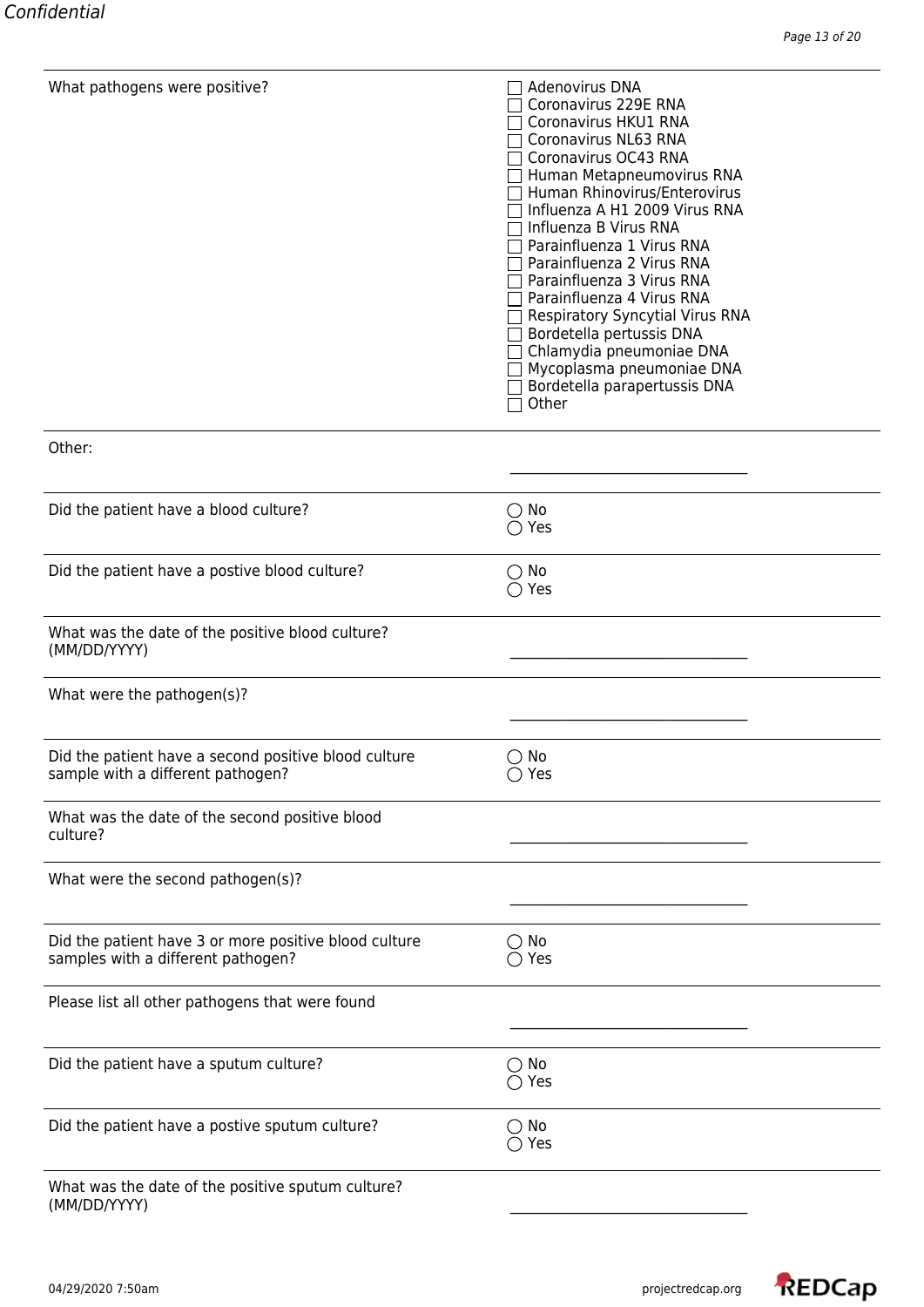| Did the patient have a second positive sputum sample<br>with a different pathogen?   | $\bigcirc$ No<br>$\bigcirc$ Yes                                                                |
|--------------------------------------------------------------------------------------|------------------------------------------------------------------------------------------------|
| What was the date of the second positive sputum<br>culture?                          |                                                                                                |
| What were the second pathogen(s)?                                                    |                                                                                                |
| Did the patient have 3 or more positive sputum<br>samples with a different pathogen? | $\bigcirc$ No<br>$\bigcirc$ Yes                                                                |
| Please list all other pathogens that were found                                      |                                                                                                |
| Initial COVID Test Result                                                            | $\bigcirc$ Not Tested<br>$\bigcirc$ Negative<br>○ Positive                                     |
| Initial COVID specimen type                                                          | $\bigcirc$ Nasopharyngeal<br>$\bigcirc$ Sputum<br>◯ Bronchoalveolar lavage<br>Other            |
| Other:                                                                               |                                                                                                |
| Initial COVID Test Date (MM/DD/YYYY)                                                 |                                                                                                |
| Second COVID Test Result                                                             | ◯ Not Tested<br>$\bigcirc$ Negative<br>Positive                                                |
| Second COVID Specimen Type                                                           | ◯ Nasopharyngeal<br>$\bigcirc$ Sputum<br>◯ Bronchoalveolar lavage<br>$\bigcirc$ Other          |
| Other:                                                                               |                                                                                                |
| Second COVID Test Date (MM/DD/YYYY)                                                  |                                                                                                |
| Third COVID Test Result                                                              | $\bigcirc$ Not Tested<br>$\bigcirc$ Negative<br>$\bigcirc$ Positive                            |
| Third COVID Specimen Type                                                            | $\bigcirc$ Nasopharyngeal<br>$\bigcirc$ Sputum<br>◯ Bronchoalveolar lavage<br>$\bigcirc$ Other |

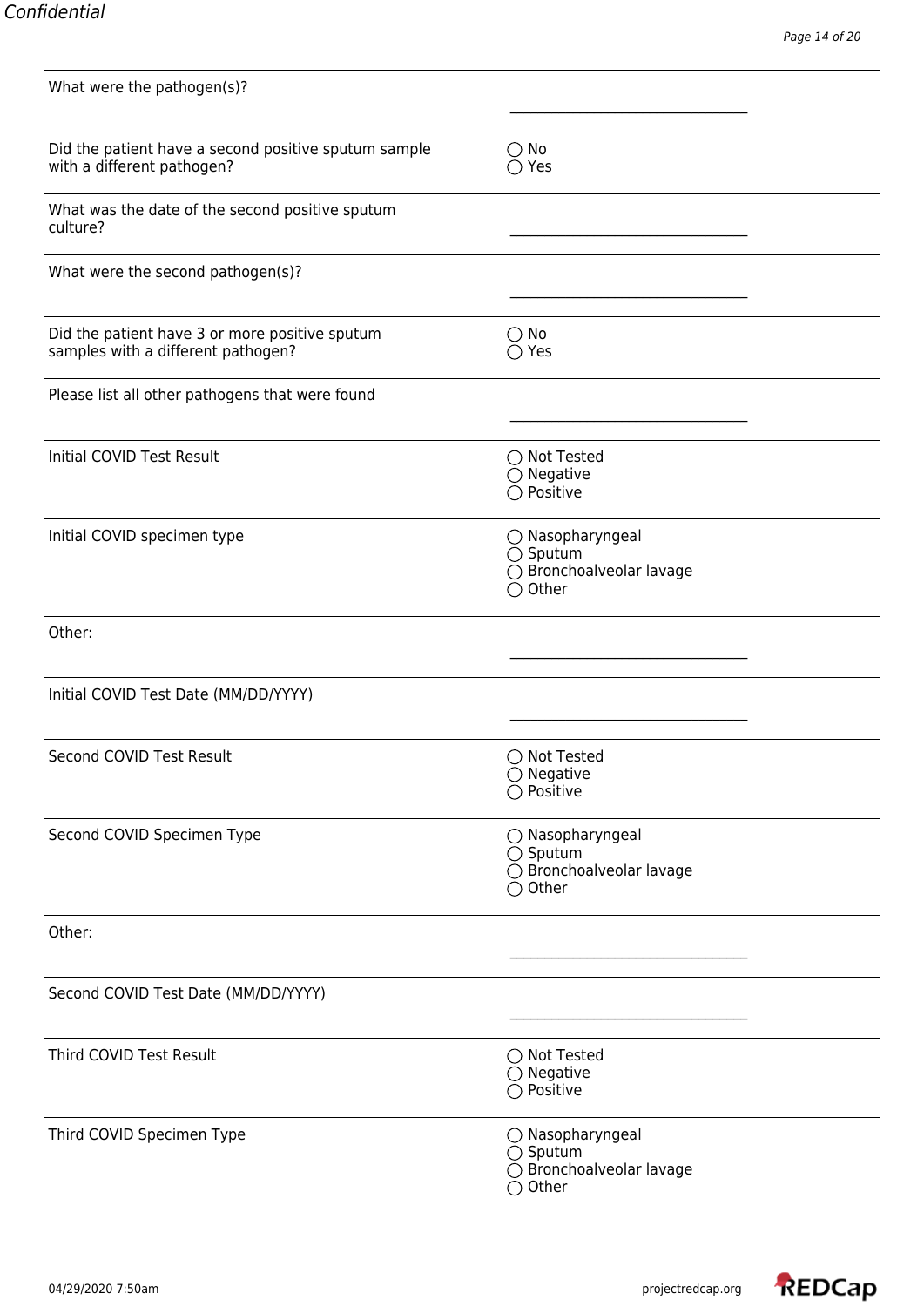Other:

| Third COVID Test Date (MM/DD/YYYY)                                                        |                                                                                                                                                      |
|-------------------------------------------------------------------------------------------|------------------------------------------------------------------------------------------------------------------------------------------------------|
|                                                                                           |                                                                                                                                                      |
| Fourth COVID Test Result                                                                  | $\bigcirc$ Not Tested<br>$\bigcirc$ Negative<br>○ Positive                                                                                           |
| Fourth COVID Test Type                                                                    | $\bigcirc$ Nasopharyngeal<br>$\bigcirc$ Sputum<br>◯ Bronchoalveolar lavage<br>$\bigcirc$ Other                                                       |
| Other:                                                                                    |                                                                                                                                                      |
|                                                                                           |                                                                                                                                                      |
| Fourth COVID Test Date (MM/DD/YYYY)                                                       |                                                                                                                                                      |
| Fifth COVID Test Result                                                                   | ◯ Not Tested<br>$\bigcirc$ Negative<br>○ Positive                                                                                                    |
| Fifth COVID Test Type                                                                     | $\bigcirc$ Nasopharyngeal<br>$\bigcirc$ Sputum<br>◯ Bronchoalveolar lavage<br>$\bigcirc$ Other                                                       |
| Other:                                                                                    |                                                                                                                                                      |
| Fifth COVID Test Date (MM/DD/YYYY)                                                        |                                                                                                                                                      |
| <b>Inpatient Medications</b>                                                              |                                                                                                                                                      |
| Was the patient treated with a statin while<br>hospitalized?                              | $\bigcirc$ No<br>$\bigcirc$ Yes<br>(Minimum of 2 days)                                                                                               |
| Did the patient require vasopressors at any point?                                        | $\bigcirc$ No<br>$\bigcirc$ Yes<br>(Dopamine, Epinephrine, Norepinephrine,<br>Phenylephrine, Vasopressin)                                            |
| Start date of vasopressors (MM/DD/YYYY)                                                   |                                                                                                                                                      |
| Date that vasopressors were permanently stopped and<br>remained off for at least 24 hours | (Must be off for at least 24 hours. PLEASE make<br>sure to look at rate and make sure it's not<br>listed as "0.0000" and the correct date is given.) |

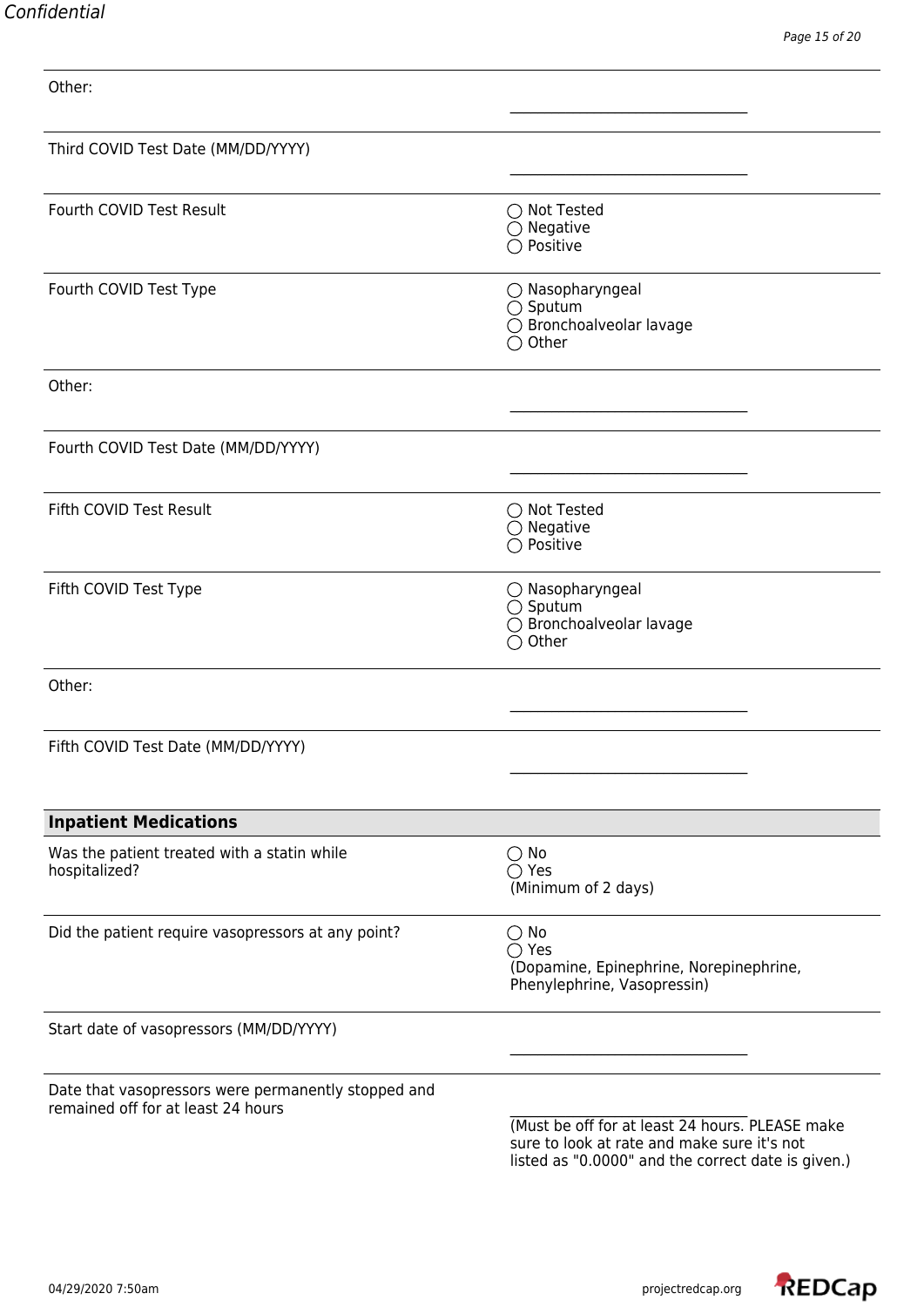| Did the patient require vasopressors again during the<br>hospitalization?              | $\bigcirc$ No<br>$\bigcirc$ Yes<br>(If there are rates of "0.0000" for $>24$ hours,<br>this would count as vasopressors being stopped<br>and started again.)                                                                                                   |
|----------------------------------------------------------------------------------------|----------------------------------------------------------------------------------------------------------------------------------------------------------------------------------------------------------------------------------------------------------------|
| Did the patient require inotropes at any point?                                        | $\bigcirc$ No<br>$\bigcirc$ Yes<br>(Dobutamine, Milrinone)                                                                                                                                                                                                     |
| Start date of inotropes (MM/DD/YYYY)                                                   |                                                                                                                                                                                                                                                                |
| Date that inotropes were permanently stopped and<br>remained off for at least 24 hours | (Must be off for at least 24 hours)                                                                                                                                                                                                                            |
| Did the patient require inotropes again during the<br>hospitalization?                 | $\bigcirc$ No<br>$\bigcirc$ Yes                                                                                                                                                                                                                                |
| Did the patient receive ACE inhibitors or ARBs?                                        | $\bigcirc$ No<br>$\bigcirc$ Yes<br>(Minimum of 2 days; ACEi: "-pril"   ARB:<br>"-sartan")                                                                                                                                                                      |
| Start date of ACEI/ARBs (MM/DD/YYYY)                                                   |                                                                                                                                                                                                                                                                |
| Stop date of ACEI/ARBs (MM/DD/YYYY)                                                    |                                                                                                                                                                                                                                                                |
| Did the patient receive diuretics?                                                     | $\bigcirc$ No<br>$\bigcirc$ Yes<br>(Minimum of 2 days; furosemide, bumetanide,<br>torsemide, ethacrynic acid, hctz, chlorthalidone,<br>amiloride, spironolactone, eplerenone,<br>triamterene, etc)                                                             |
| Start date of diuretics (MM/DD/YYYY)                                                   |                                                                                                                                                                                                                                                                |
| Stop date of diuretics (MM/DD/YYYY)                                                    |                                                                                                                                                                                                                                                                |
| Did the patient receive NSAIDs?                                                        | $\bigcirc$ No<br>$\bigcirc$ Yes<br>(Minimum of 2 days; aspirin, celecoxib,<br>diclofenac, diflunisal, etodolac, ibuprofen,<br>indomethacin, ketoprofen, ketorolac, meloxicam,<br>nabumetone, naproxen, oxaprozin, piroxican,<br>salsalate, sulindac, tolmetin) |
| Start date of NSAIDs (MM/DD/YYYY)                                                      |                                                                                                                                                                                                                                                                |
| Stop date of NSAIDs (MM/DD/YYYY)                                                       |                                                                                                                                                                                                                                                                |

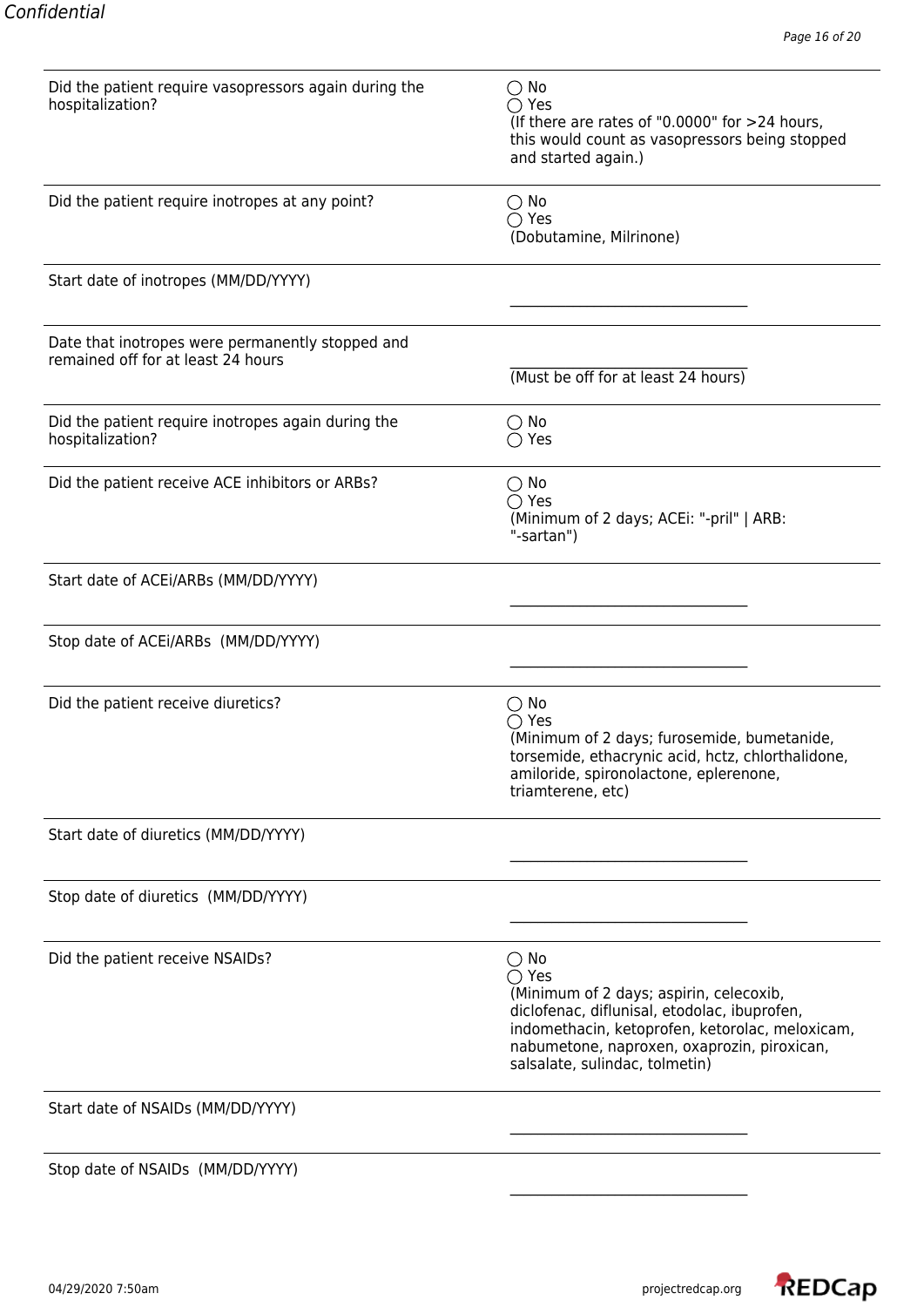| Did the patient receive hyroxychloroquine<br>(Plaquenil)?                                          | $\bigcirc$ No<br>$\bigcirc$ Yes                                                                                                                      |
|----------------------------------------------------------------------------------------------------|------------------------------------------------------------------------------------------------------------------------------------------------------|
| What was the loading dose of hydroxychloroquine<br>(Plaquenil) (mg/day)?                           |                                                                                                                                                      |
| What was the maintenace dose of hydroxychloroquine<br>(Plaquenil) (mg/day)?                        |                                                                                                                                                      |
| Start date of hydroxychloroquine (Plaquenil)<br>(MM/DD/YYYY)                                       |                                                                                                                                                      |
| Stop date of hydroxychloroquine (Plaquenil)<br>(MM/DD/YYYY)                                        | (If the patient was discharged with instructions<br>to continue Plaquenil, put the last date of the<br>intended course (refer to discharge med rec)) |
| Was the patient discharged with instructions to<br>continue Plaquenil?                             | $\bigcirc$ No<br>$\bigcirc$ Yes                                                                                                                      |
| If Plaquenil was discontinued before regimen<br>completed (less than 5 days), what was the reason: | Physician Discretion<br>Renal toxicity<br>Liver toxicity<br>Prolonged QTc<br>Other                                                                   |
| Other:                                                                                             |                                                                                                                                                      |
| Did the patient receive Remdesivir?                                                                | $\bigcirc$ No<br>$\bigcirc$ Yes                                                                                                                      |
| Start date of Remdesivir (MM/DD/YYYY)                                                              |                                                                                                                                                      |
| Stop date of Remesivir (MM/DD/YYYY)                                                                |                                                                                                                                                      |
| Did the patient receive Kaletra (lopinavir/ritonavir)                                              | $\bigcirc$ No<br>$\bigcirc$ Yes                                                                                                                      |
| Start date of Kaletra (lopinavir/ritonavir)<br>(MM/DD/YYYY)                                        |                                                                                                                                                      |
| Stop date of Kaletra (lopinavir/ritonavir)<br>(MM/DD/YYYY)                                         |                                                                                                                                                      |
| Was the patient on any other protease inhibitors<br>(excluding their HIV regimen if applicable)    | $\bigcirc$ No<br>$\bigcirc$ Yes                                                                                                                      |
| Which one?                                                                                         |                                                                                                                                                      |
| Did the patient receive Tamiflu (oseltamavir)?                                                     | $\bigcirc$ No<br>Yes<br>$\rightarrow$                                                                                                                |

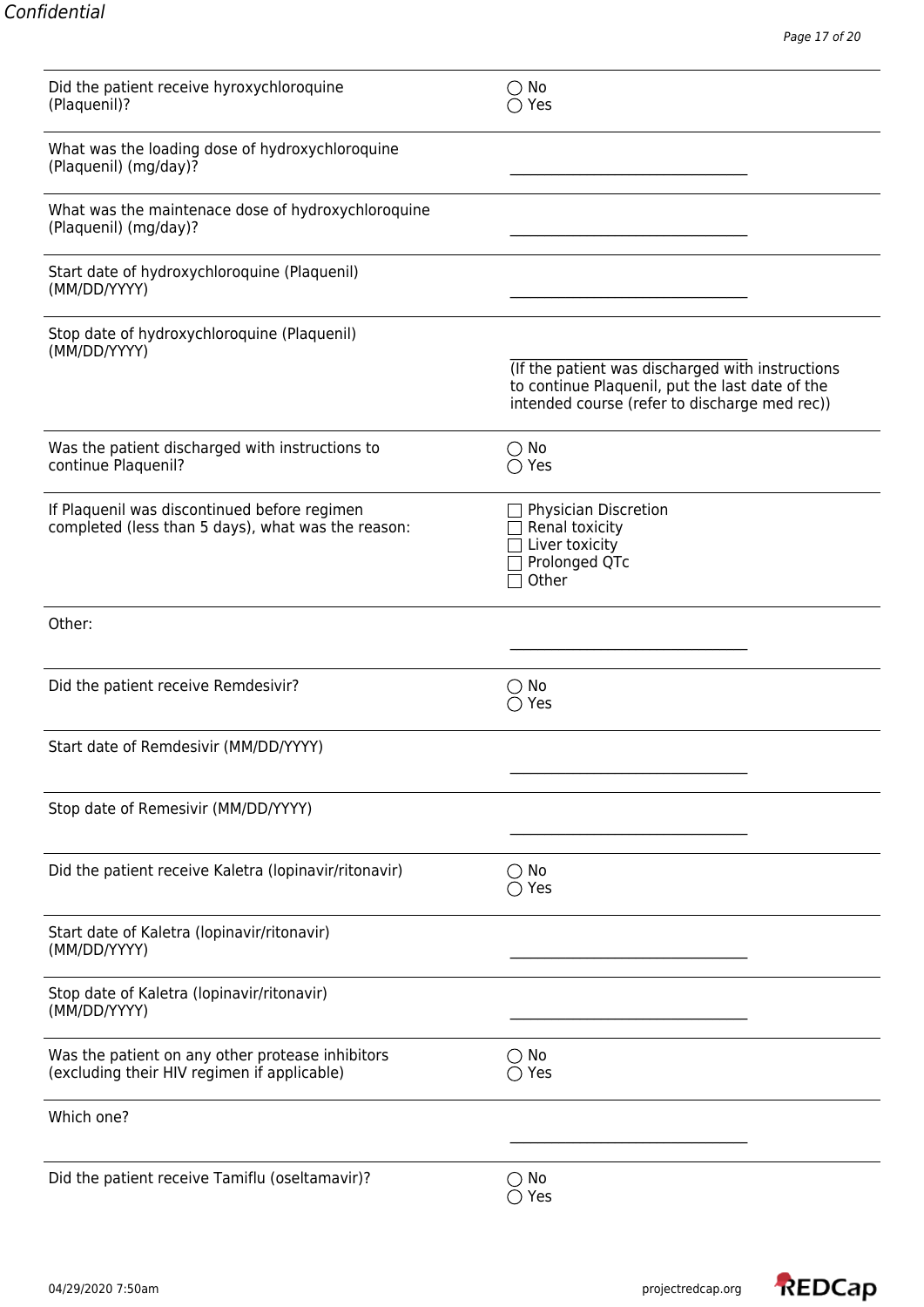| Start date of Tamiflu (MM/DD/YYYY)                    |                                                                                                                           |
|-------------------------------------------------------|---------------------------------------------------------------------------------------------------------------------------|
|                                                       |                                                                                                                           |
| Stop date of Tamiflu (MM/DD/YYYY)                     |                                                                                                                           |
|                                                       |                                                                                                                           |
| Did the patient require antibiotics for $\geq 48$ hs? | $\bigcirc$ No<br>$\bigcirc$ Yes<br>(Only include antibiotics given as an INPATIENT)                                       |
| Which antibiotics were used for at least 48 hours?    | Ceftriaxone<br>Piperacillin-tazobactam<br>Meropenem<br>Vancomycin<br>Azithromycin<br>Levofloxacin<br>Doxycycline<br>Other |
| Other:                                                |                                                                                                                           |
|                                                       |                                                                                                                           |
| Did the patient receive steroids?                     | $\bigcirc$ No<br>$\bigcirc$ Yes                                                                                           |
| Start date of steroids (MM/DD/YYYY)                   |                                                                                                                           |
| Stop date of steroids (MM/DD/YYYY)                    |                                                                                                                           |
| Did the patient receive IVIG?                         | $\bigcirc$ No<br>$\bigcirc$ Yes                                                                                           |
| Start date of IVIG (MM/DD/YYYY)                       |                                                                                                                           |
| Stop date of IVIG (MM/DD/YYYY)                        |                                                                                                                           |
| Did the patient receive interferon beta?              | $\bigcirc$ No<br>$\bigcirc$ Yes                                                                                           |
| Start date of interferon beta (MM/DD/YYYY)            |                                                                                                                           |
| Stop date of interferon beta (MM/DD/YYYY)             |                                                                                                                           |
| Did the patient receive tocilizumab (Actemra)?        | $\bigcirc$ No<br>Yes                                                                                                      |
| Start date of tocilizumab (MM/DD/YYYY)                |                                                                                                                           |

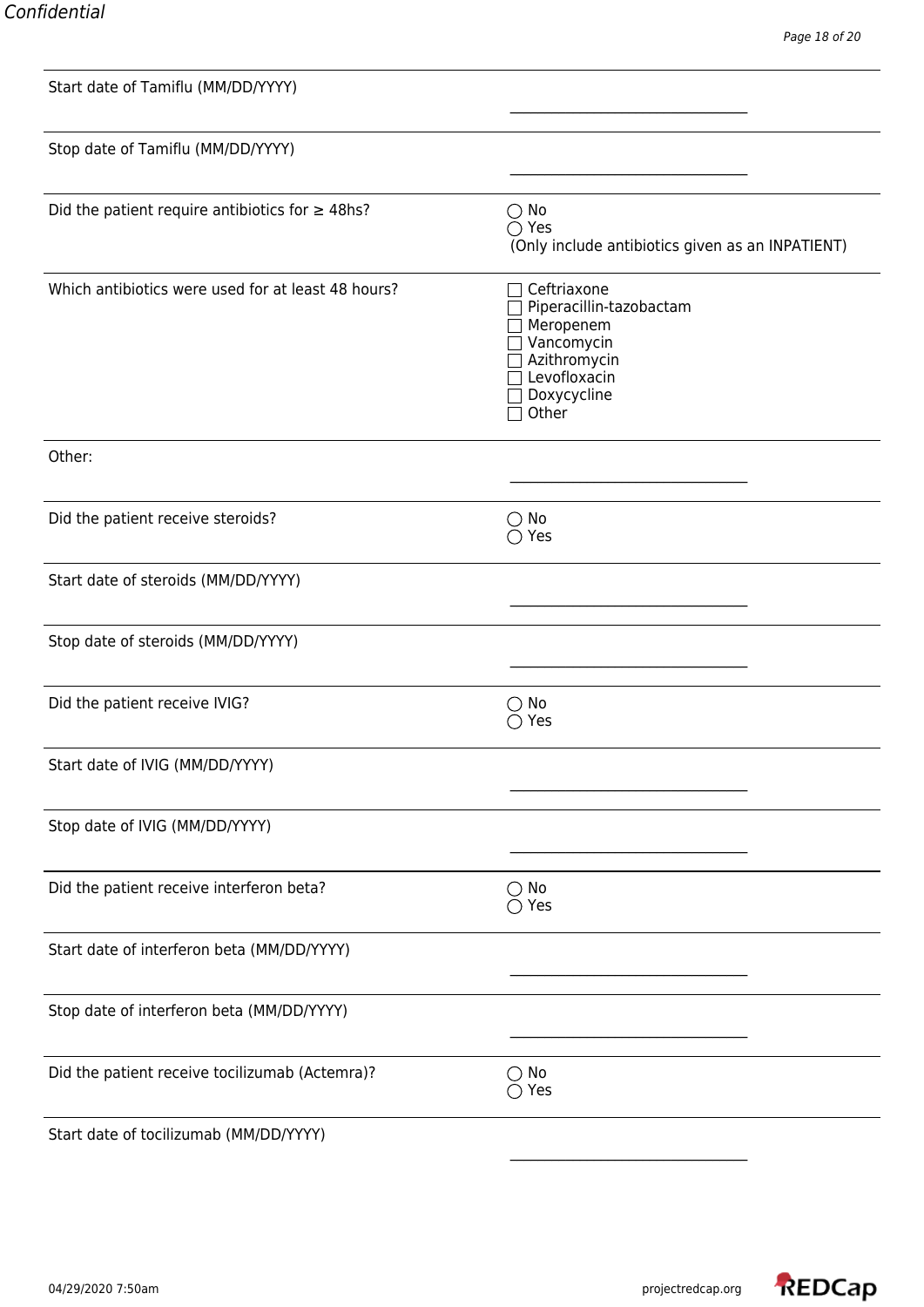| Stop date of tocilizumab (MM/DD/YYYY)                             |                                                                                                                                                        |
|-------------------------------------------------------------------|--------------------------------------------------------------------------------------------------------------------------------------------------------|
|                                                                   |                                                                                                                                                        |
| Did the patient receive an sarilumab (Kevzara)?                   | $\bigcirc$ No<br>Yes                                                                                                                                   |
| Start date of sarilumab (MM/DD/YYYY)                              |                                                                                                                                                        |
| Stop date of sarilumab (MM/DD/YYYY)                               |                                                                                                                                                        |
| Did the patient receive any other COVID-targeted<br>treatments?   | (Please refer to latest ID note and list the<br>treatments. Only treatments used to target COVID,<br>not symptomatic treatments (leave blank if none)) |
| <b>Survey Status</b>                                              |                                                                                                                                                        |
| Which ED did the patient present to?                              | ◯ NYP Cornell<br>◯ NYP Lower Manhattan<br>◯ NYP Queens<br>◯ Brooklyn Methodist<br>◯ NYP Columbia<br>$\bigcirc$ Other                                   |
| Other:                                                            |                                                                                                                                                        |
| Was the patient transferred to Cornell, LMH, or<br>Queens?        | $\bigcirc$ No<br>◯ Yes, to NYP Cornell<br>◯ Yes, to NYP Queens                                                                                         |
| When was the patient transferred?                                 |                                                                                                                                                        |
| Was your patient last hospitalized at Cornell, LMH,<br>or Queens? | ◯ NYP Cornell<br>○ NYP Lower Manhattan<br>◯ NYP Queens                                                                                                 |
| Was the patient DNR/DNI during this hospitalization?              | $\bigcirc$ No<br>DNR and DNI<br>◯ Do Not Resuscitate (DNR) only<br>◯ Do Not Intubate (DNI) only                                                        |
| Is the patient still hospitalized?                                | $\bigcirc$ No<br>$\bigcirc$ Yes                                                                                                                        |
| Calculated Age (years) at time of ED presentation                 |                                                                                                                                                        |
|                                                                   | (Please use to confirm DOB)                                                                                                                            |
| Chart Review Last Updated (MM/DD/YYYY)                            |                                                                                                                                                        |

 $\mathcal{L}_\text{max}$